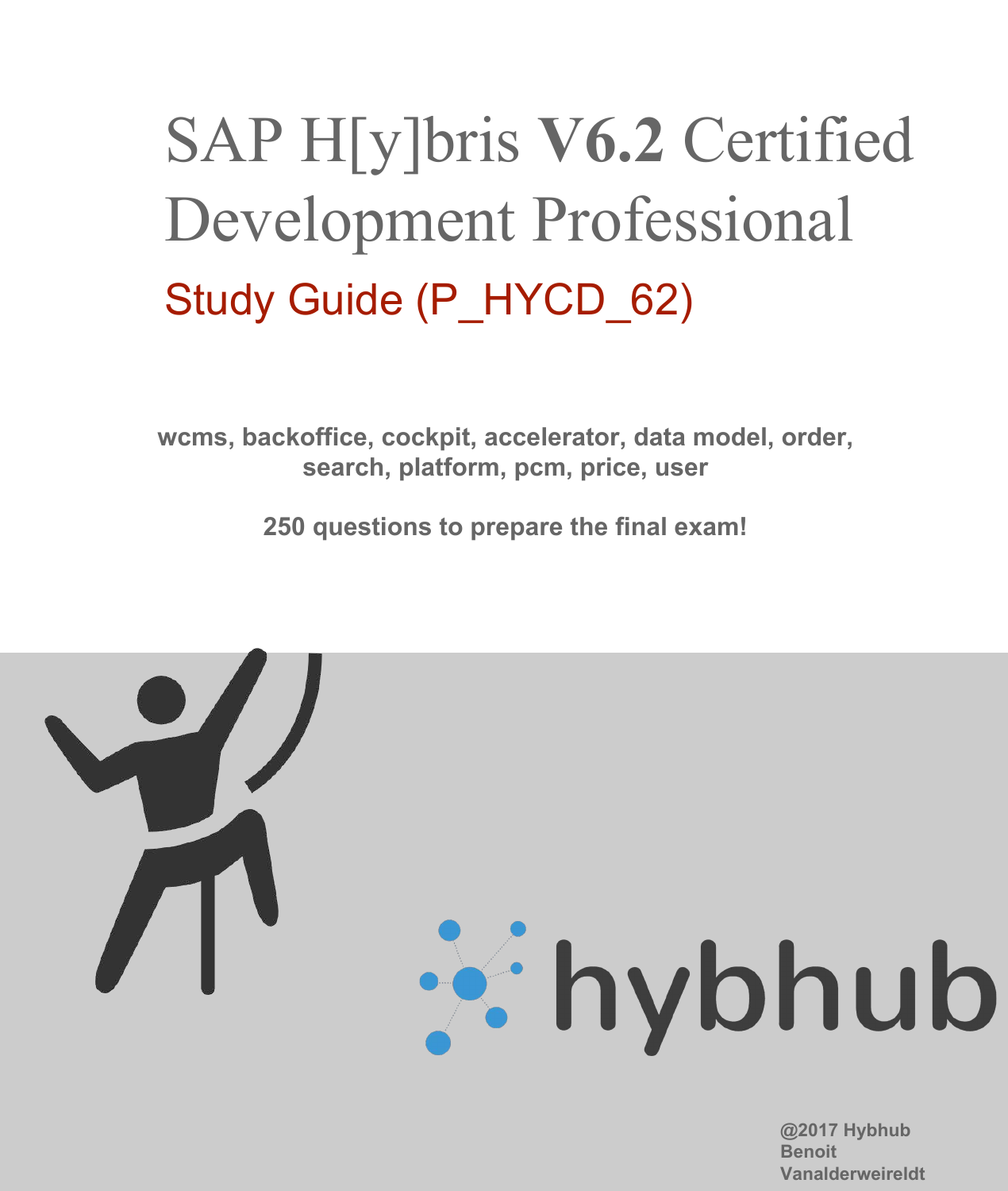### SAP Hybris Commerce 6.2 Developer Study Guide

Benoit Vanalderweireldt

2017-07-15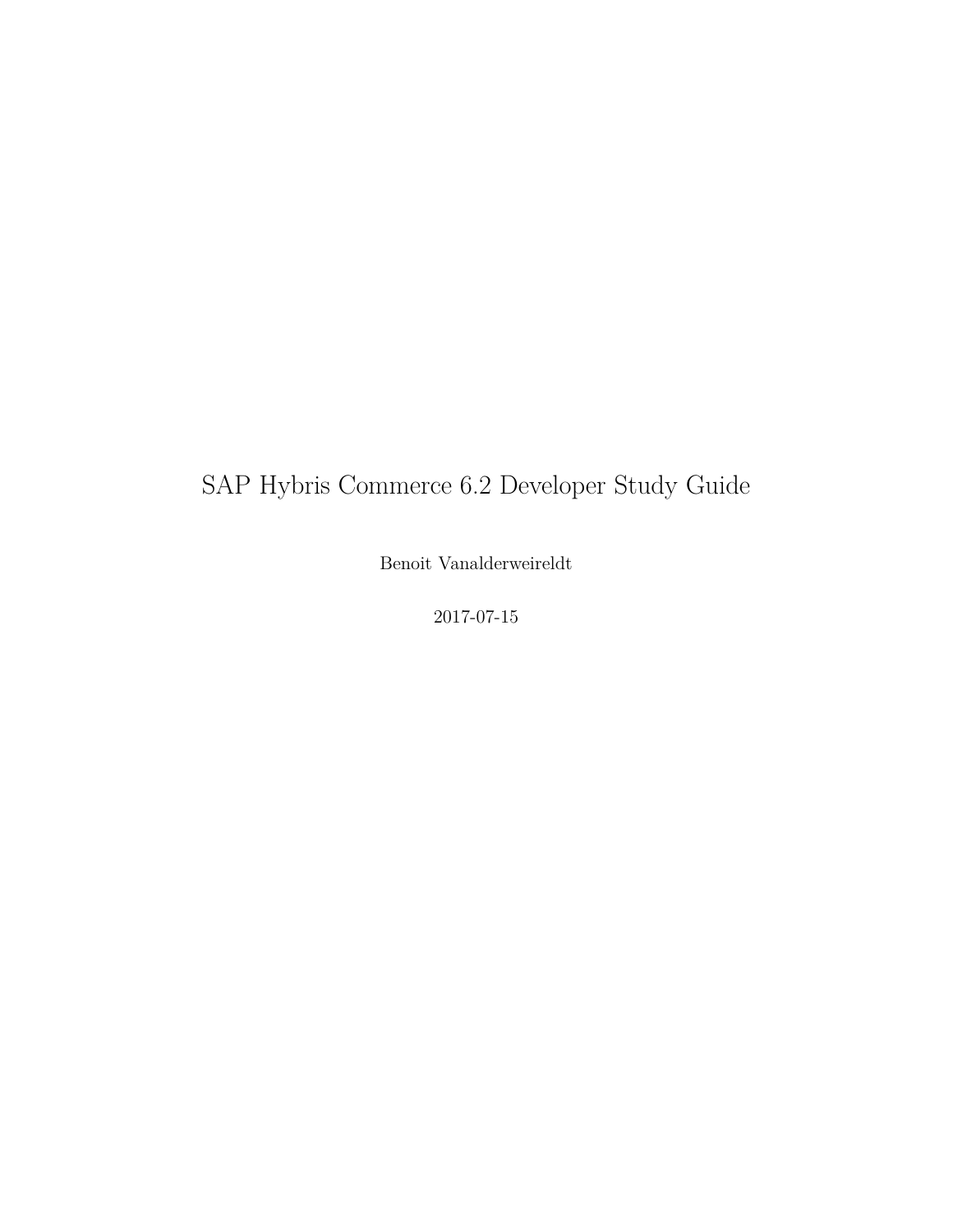$\odot$  2017 Hybhub

 $\odot$  2014 hybris AG or an SAP affiliate company. All rights reserved. Hybris and other Hybris products and services mentioned herein as well as their respective logos are trademarks or registered trademarks of hybris AG (or an SAP affiliate company) in Switzerland, Germany and other countries. All other product and service names mentioned are the trademarks of their respective companies. [learn more](https://www.hybris.com/en/disclaimer/copyright-and-trademarks)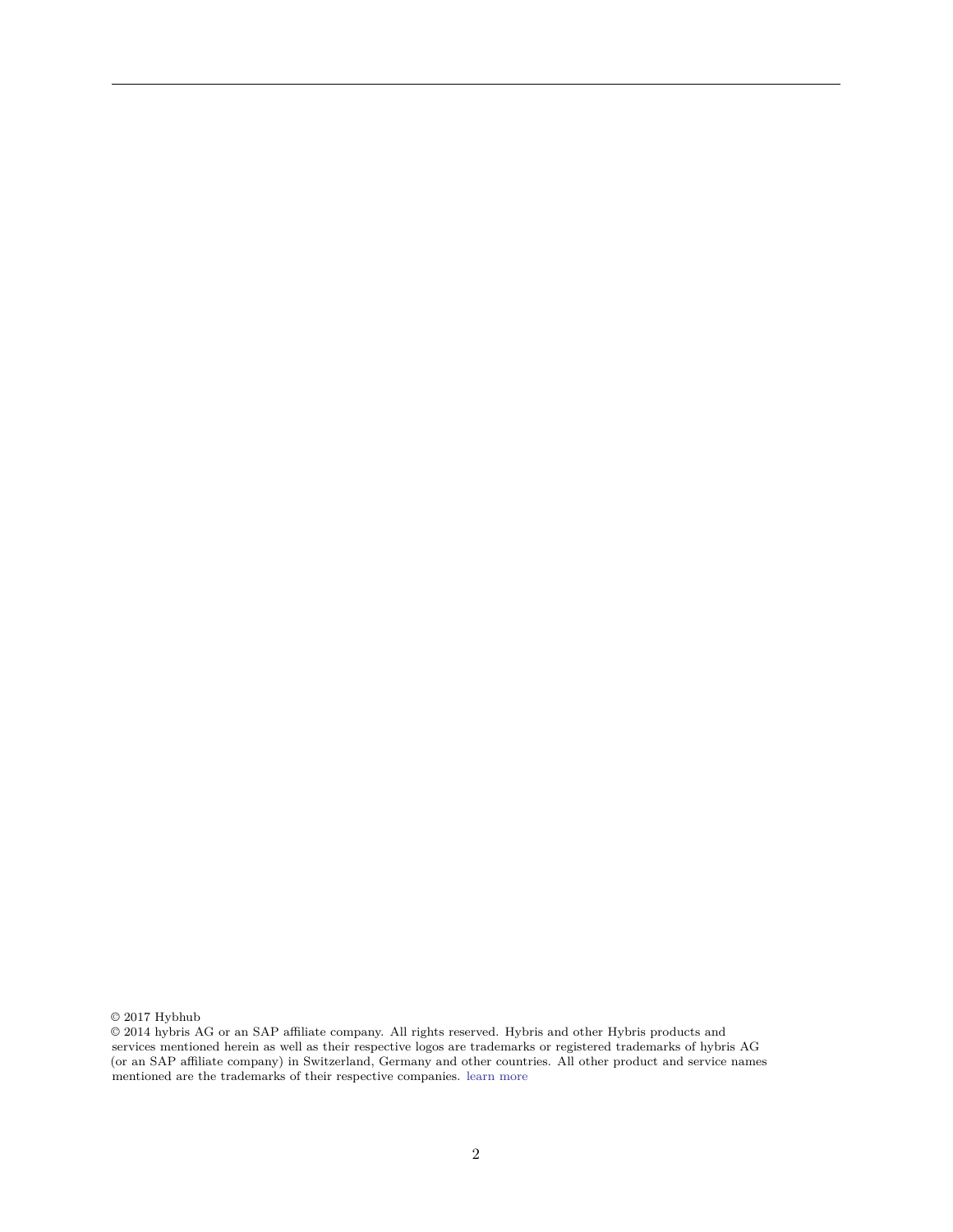## **Contents**

| $\overline{7}$<br>About the author<br>$1.1\,$<br>$\overline{7}$<br>1.2<br>Requirements<br>$\overline{7}$<br>1.3<br>Groovy console<br>9<br>1.4<br>Assessment test<br><b>WCMS</b><br>$\bf{2}$<br>15<br>2.1<br>CMS Items hierarchy<br>15<br>2.2<br>17<br>CMS Components<br>2.3<br>20<br>Restrictions<br>$2.4\,$<br>Personalization<br>21<br>23<br>$2.5\,$<br>WCMS cockpit<br>23<br>2.6<br>Point of services<br>2.7<br>Warehouse<br>24<br><b>Backoffice</b><br>27<br>3<br>27<br>3.1<br>Create a new Backoffice application<br>$\!3.2\!$<br>28<br>Create & connect a new widget<br>$3.3\,$<br>Dynamic form<br>30<br>Backoffice and tenants<br>$3.4\,$<br>30<br>33<br>Cockpit<br>4<br>33<br>Create a new cockpit<br>4.1<br>34<br>4.2<br>Cockpit modification<br><b>Commerce and Accelerator</b><br>37<br>5<br>Create a new addon<br>37<br>5.1<br>$5.2\,$<br><b>OCC</b> Webservices<br>42<br>5.3<br>CMS navigation bar<br>50<br>5.4<br>Order splitting<br>51<br>$5.5\,$<br>Promotion<br>51<br>Payment<br>59<br>5.6<br>Internationalization<br>5.7<br>60<br>Request handling<br>$5.8\,$<br>61<br>Hot folders<br>63<br>5.9<br>65<br>5.10 Data Modeling<br>5.11 Flexible Search Query<br>80<br>5.12 Product Variants & Category Variants<br>83<br>5.13 Classification attributes<br>86<br>Order management<br>89<br>6<br>Business process<br>89<br>6.1<br>Fulfillment process<br>$6.2\,$<br>93<br>Shopping cart handling<br>$6.3\,$<br>95 |   |              |   |
|---------------------------------------------------------------------------------------------------------------------------------------------------------------------------------------------------------------------------------------------------------------------------------------------------------------------------------------------------------------------------------------------------------------------------------------------------------------------------------------------------------------------------------------------------------------------------------------------------------------------------------------------------------------------------------------------------------------------------------------------------------------------------------------------------------------------------------------------------------------------------------------------------------------------------------------------------------------------------------------------------------------------------------------------------------------------------------------------------------------------------------------------------------------------------------------------------------------------------------------------------------------------------------------------------------------------------------------------------------------------------------------------------------------------------------|---|--------------|---|
|                                                                                                                                                                                                                                                                                                                                                                                                                                                                                                                                                                                                                                                                                                                                                                                                                                                                                                                                                                                                                                                                                                                                                                                                                                                                                                                                                                                                                                 | 1 | Introduction | 7 |
|                                                                                                                                                                                                                                                                                                                                                                                                                                                                                                                                                                                                                                                                                                                                                                                                                                                                                                                                                                                                                                                                                                                                                                                                                                                                                                                                                                                                                                 |   |              |   |
|                                                                                                                                                                                                                                                                                                                                                                                                                                                                                                                                                                                                                                                                                                                                                                                                                                                                                                                                                                                                                                                                                                                                                                                                                                                                                                                                                                                                                                 |   |              |   |
|                                                                                                                                                                                                                                                                                                                                                                                                                                                                                                                                                                                                                                                                                                                                                                                                                                                                                                                                                                                                                                                                                                                                                                                                                                                                                                                                                                                                                                 |   |              |   |
|                                                                                                                                                                                                                                                                                                                                                                                                                                                                                                                                                                                                                                                                                                                                                                                                                                                                                                                                                                                                                                                                                                                                                                                                                                                                                                                                                                                                                                 |   |              |   |
|                                                                                                                                                                                                                                                                                                                                                                                                                                                                                                                                                                                                                                                                                                                                                                                                                                                                                                                                                                                                                                                                                                                                                                                                                                                                                                                                                                                                                                 |   |              |   |
|                                                                                                                                                                                                                                                                                                                                                                                                                                                                                                                                                                                                                                                                                                                                                                                                                                                                                                                                                                                                                                                                                                                                                                                                                                                                                                                                                                                                                                 |   |              |   |
|                                                                                                                                                                                                                                                                                                                                                                                                                                                                                                                                                                                                                                                                                                                                                                                                                                                                                                                                                                                                                                                                                                                                                                                                                                                                                                                                                                                                                                 |   |              |   |
|                                                                                                                                                                                                                                                                                                                                                                                                                                                                                                                                                                                                                                                                                                                                                                                                                                                                                                                                                                                                                                                                                                                                                                                                                                                                                                                                                                                                                                 |   |              |   |
|                                                                                                                                                                                                                                                                                                                                                                                                                                                                                                                                                                                                                                                                                                                                                                                                                                                                                                                                                                                                                                                                                                                                                                                                                                                                                                                                                                                                                                 |   |              |   |
|                                                                                                                                                                                                                                                                                                                                                                                                                                                                                                                                                                                                                                                                                                                                                                                                                                                                                                                                                                                                                                                                                                                                                                                                                                                                                                                                                                                                                                 |   |              |   |
|                                                                                                                                                                                                                                                                                                                                                                                                                                                                                                                                                                                                                                                                                                                                                                                                                                                                                                                                                                                                                                                                                                                                                                                                                                                                                                                                                                                                                                 |   |              |   |
|                                                                                                                                                                                                                                                                                                                                                                                                                                                                                                                                                                                                                                                                                                                                                                                                                                                                                                                                                                                                                                                                                                                                                                                                                                                                                                                                                                                                                                 |   |              |   |
|                                                                                                                                                                                                                                                                                                                                                                                                                                                                                                                                                                                                                                                                                                                                                                                                                                                                                                                                                                                                                                                                                                                                                                                                                                                                                                                                                                                                                                 |   |              |   |
|                                                                                                                                                                                                                                                                                                                                                                                                                                                                                                                                                                                                                                                                                                                                                                                                                                                                                                                                                                                                                                                                                                                                                                                                                                                                                                                                                                                                                                 |   |              |   |
|                                                                                                                                                                                                                                                                                                                                                                                                                                                                                                                                                                                                                                                                                                                                                                                                                                                                                                                                                                                                                                                                                                                                                                                                                                                                                                                                                                                                                                 |   |              |   |
|                                                                                                                                                                                                                                                                                                                                                                                                                                                                                                                                                                                                                                                                                                                                                                                                                                                                                                                                                                                                                                                                                                                                                                                                                                                                                                                                                                                                                                 |   |              |   |
|                                                                                                                                                                                                                                                                                                                                                                                                                                                                                                                                                                                                                                                                                                                                                                                                                                                                                                                                                                                                                                                                                                                                                                                                                                                                                                                                                                                                                                 |   |              |   |
|                                                                                                                                                                                                                                                                                                                                                                                                                                                                                                                                                                                                                                                                                                                                                                                                                                                                                                                                                                                                                                                                                                                                                                                                                                                                                                                                                                                                                                 |   |              |   |
|                                                                                                                                                                                                                                                                                                                                                                                                                                                                                                                                                                                                                                                                                                                                                                                                                                                                                                                                                                                                                                                                                                                                                                                                                                                                                                                                                                                                                                 |   |              |   |
|                                                                                                                                                                                                                                                                                                                                                                                                                                                                                                                                                                                                                                                                                                                                                                                                                                                                                                                                                                                                                                                                                                                                                                                                                                                                                                                                                                                                                                 |   |              |   |
|                                                                                                                                                                                                                                                                                                                                                                                                                                                                                                                                                                                                                                                                                                                                                                                                                                                                                                                                                                                                                                                                                                                                                                                                                                                                                                                                                                                                                                 |   |              |   |
|                                                                                                                                                                                                                                                                                                                                                                                                                                                                                                                                                                                                                                                                                                                                                                                                                                                                                                                                                                                                                                                                                                                                                                                                                                                                                                                                                                                                                                 |   |              |   |
|                                                                                                                                                                                                                                                                                                                                                                                                                                                                                                                                                                                                                                                                                                                                                                                                                                                                                                                                                                                                                                                                                                                                                                                                                                                                                                                                                                                                                                 |   |              |   |
|                                                                                                                                                                                                                                                                                                                                                                                                                                                                                                                                                                                                                                                                                                                                                                                                                                                                                                                                                                                                                                                                                                                                                                                                                                                                                                                                                                                                                                 |   |              |   |
|                                                                                                                                                                                                                                                                                                                                                                                                                                                                                                                                                                                                                                                                                                                                                                                                                                                                                                                                                                                                                                                                                                                                                                                                                                                                                                                                                                                                                                 |   |              |   |
|                                                                                                                                                                                                                                                                                                                                                                                                                                                                                                                                                                                                                                                                                                                                                                                                                                                                                                                                                                                                                                                                                                                                                                                                                                                                                                                                                                                                                                 |   |              |   |
|                                                                                                                                                                                                                                                                                                                                                                                                                                                                                                                                                                                                                                                                                                                                                                                                                                                                                                                                                                                                                                                                                                                                                                                                                                                                                                                                                                                                                                 |   |              |   |
|                                                                                                                                                                                                                                                                                                                                                                                                                                                                                                                                                                                                                                                                                                                                                                                                                                                                                                                                                                                                                                                                                                                                                                                                                                                                                                                                                                                                                                 |   |              |   |
|                                                                                                                                                                                                                                                                                                                                                                                                                                                                                                                                                                                                                                                                                                                                                                                                                                                                                                                                                                                                                                                                                                                                                                                                                                                                                                                                                                                                                                 |   |              |   |
|                                                                                                                                                                                                                                                                                                                                                                                                                                                                                                                                                                                                                                                                                                                                                                                                                                                                                                                                                                                                                                                                                                                                                                                                                                                                                                                                                                                                                                 |   |              |   |
|                                                                                                                                                                                                                                                                                                                                                                                                                                                                                                                                                                                                                                                                                                                                                                                                                                                                                                                                                                                                                                                                                                                                                                                                                                                                                                                                                                                                                                 |   |              |   |
|                                                                                                                                                                                                                                                                                                                                                                                                                                                                                                                                                                                                                                                                                                                                                                                                                                                                                                                                                                                                                                                                                                                                                                                                                                                                                                                                                                                                                                 |   |              |   |
|                                                                                                                                                                                                                                                                                                                                                                                                                                                                                                                                                                                                                                                                                                                                                                                                                                                                                                                                                                                                                                                                                                                                                                                                                                                                                                                                                                                                                                 |   |              |   |
|                                                                                                                                                                                                                                                                                                                                                                                                                                                                                                                                                                                                                                                                                                                                                                                                                                                                                                                                                                                                                                                                                                                                                                                                                                                                                                                                                                                                                                 |   |              |   |
|                                                                                                                                                                                                                                                                                                                                                                                                                                                                                                                                                                                                                                                                                                                                                                                                                                                                                                                                                                                                                                                                                                                                                                                                                                                                                                                                                                                                                                 |   |              |   |
|                                                                                                                                                                                                                                                                                                                                                                                                                                                                                                                                                                                                                                                                                                                                                                                                                                                                                                                                                                                                                                                                                                                                                                                                                                                                                                                                                                                                                                 |   |              |   |
|                                                                                                                                                                                                                                                                                                                                                                                                                                                                                                                                                                                                                                                                                                                                                                                                                                                                                                                                                                                                                                                                                                                                                                                                                                                                                                                                                                                                                                 |   |              |   |
|                                                                                                                                                                                                                                                                                                                                                                                                                                                                                                                                                                                                                                                                                                                                                                                                                                                                                                                                                                                                                                                                                                                                                                                                                                                                                                                                                                                                                                 |   |              |   |
|                                                                                                                                                                                                                                                                                                                                                                                                                                                                                                                                                                                                                                                                                                                                                                                                                                                                                                                                                                                                                                                                                                                                                                                                                                                                                                                                                                                                                                 |   |              |   |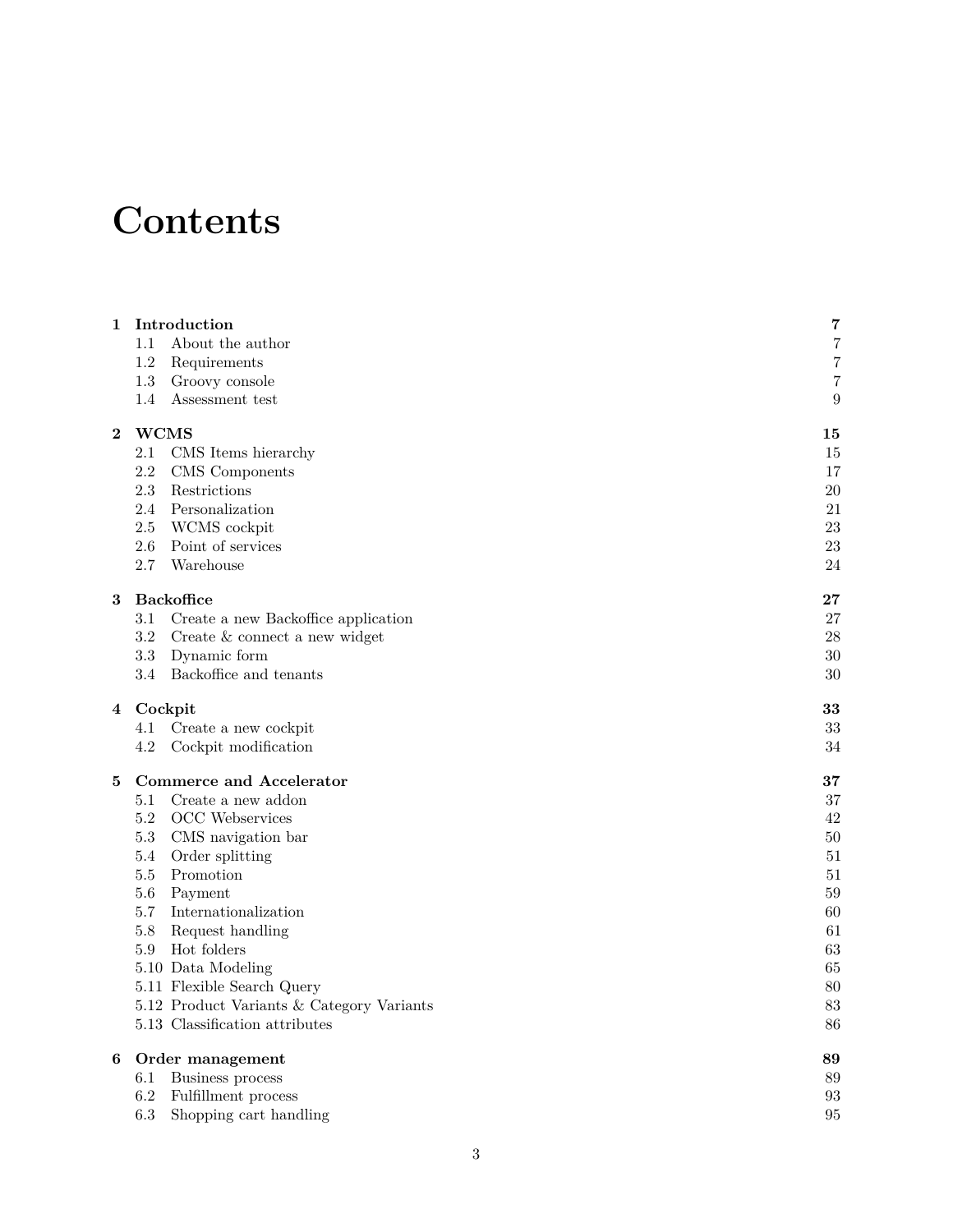|   | Checkout flow<br>6.4                   | 96  |
|---|----------------------------------------|-----|
|   | $6.5\,$<br><b>ASM</b>                  | 101 |
|   | $6.6\,$<br>CS Cocpkit                  | 102 |
| 7 | Search & navigation                    | 105 |
|   | Solr index<br>7.1                      | 105 |
|   | 7.2<br>Solr Indexed Property           | 106 |
|   | 7.3<br>Indexing listeners              | 109 |
|   | Solr Facet<br>7.4                      | 110 |
|   | Solr Facet Range<br>7.5                | 111 |
|   | 7.6<br>Auto suggestion                 | 111 |
|   | 7.7<br>Keywords                        | 112 |
|   | 7.8<br>Stopwords                       | 112 |
|   | 7.9<br>Synonyms                        | 113 |
|   | 7.10 Hero products & boost rules       | 113 |
| 8 | Platform basics                        | 117 |
|   | Initialization<br>8.1                  | 117 |
|   | $\!\!\!\!\!8.2$<br>Update              | 118 |
|   | 8.3<br>Update and Initialization lock  | 118 |
|   | Update and Initialization hooks<br>8.4 | 118 |
|   | Essential $\&$ project data<br>8.5     | 120 |
|   | Sessions handling<br>8.6               | 121 |
|   | Extensions structures<br>8.7           | 121 |
|   | 8.8<br>Configuration                   | 124 |
|   | <b>Build</b><br>8.9                    | 126 |
|   | 8.10 Tenant                            | 126 |
|   | 8.11 Cache                             | 127 |
|   | 8.12 Interceptors                      | 128 |
|   | 8.13 Transactions                      | 130 |
|   | 8.14 Tasks                             | 130 |
| 9 | Platform core                          | 133 |
|   | 9.1<br>Events                          | 133 |
|   | 9.2<br>Impex                           | 135 |
|   | 9.3<br>Spring context                  | 139 |
|   | 9.4<br>Cronjobs                        | 140 |
|   | Cluster<br>$9.5^{\circ}$               | 143 |
|   | 9.6<br>Testing                         | 143 |
|   | 10 PCM & price                         | 147 |
|   | 10.1 Price calculation                 | 147 |
|   | $10.2$ Taxes                           | 148 |
|   | 10.3 Discounts                         | 148 |
|   | 10.4 Media object                      | 149 |
|   | 10.5 Synchronization jobs              | 150 |
|   | 10.6 Workflow                          | 151 |
|   | 11 User Management                     | 153 |
|   | 11.1 User rights                       | 153 |
|   | 11.2 Search restrictions               | 154 |
|   | 11.3 B2B hierarchy                     | 155 |
|   | 12 Study tips                          | 157 |
|   | 12.1 Study plan                        | 157 |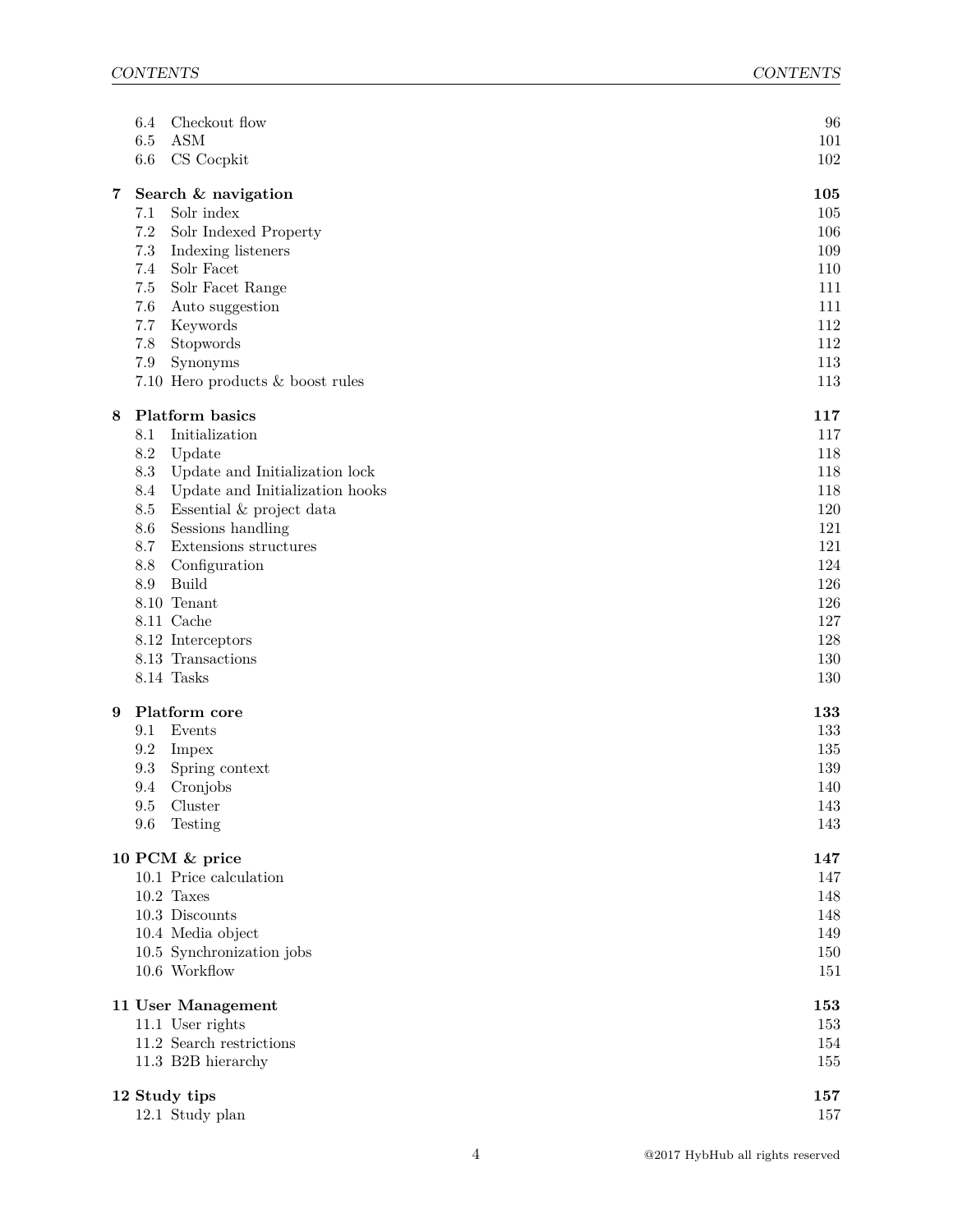| 12.2 Play with SAP Hybris        | 157 |
|----------------------------------|-----|
| 12.3 Identify your weakest point | 158 |
| 12.4 Understand the Questions    | 158 |
| 12.5 Checking the answer         | 158 |
| 13 Mock exam 1                   | 159 |
| 13.1 Questions                   | 159 |
| 13.2 Solutions                   | 180 |
| 14 Mock exam 2                   | 195 |
| 14.1 Questions                   | 195 |
| 14.2 Solutions                   | 216 |
| 15 Mock exam 3                   | 229 |
| 15.1 Questions                   | 229 |
| 15.2 Solutions                   | 247 |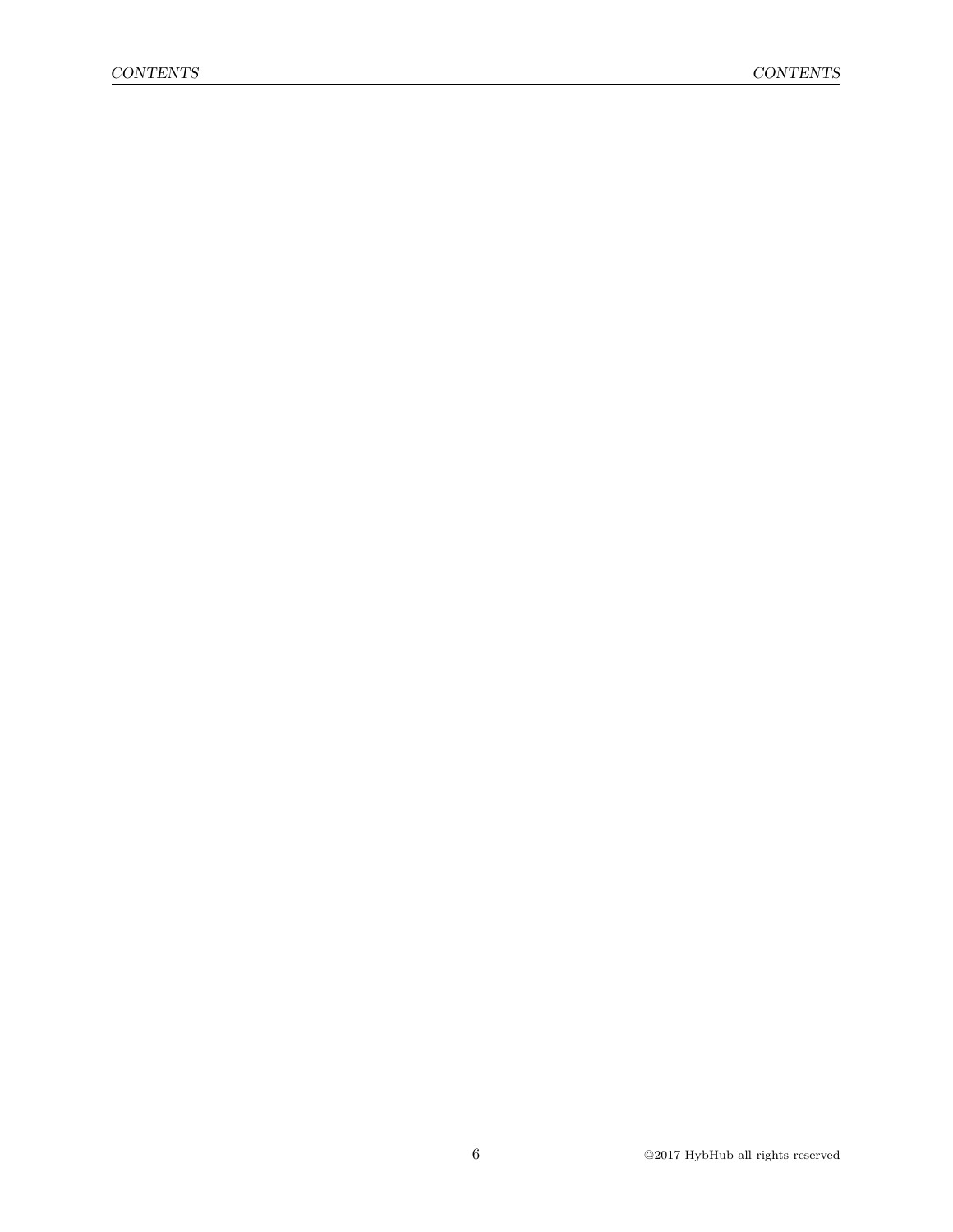### <span id="page-7-0"></span>**Chapter 1**

### **Introduction**

Dear reader,

Thank you for choosing *SAP Hybris Commerce 6.2 Developer Study Guide* to prepare for your SAP certification.

At Hybhub, we would be grateful to have your feedback on this e-book. Feel free to share your thoughts about this study guide by emailing benoit.v@hybhub.com.

If you disagree or think there are technical errors, please also share it with us.

### <span id="page-7-1"></span>**1.1 About the author**

**Benoit Vanalderweireldt** has worked as an SAP Hybris developer for the last four years for diferent companies in Asia, US and Europe. Besides being an enthusiastic SAP Hybris developer, he loves building software and infrastructures using automation.

You can learn more about him by visiting his profile on Linkedin : <https://www.linkedin.com/in/benoitvanalderweireldt>

### <span id="page-7-2"></span>**1.2 Requirements**

In order to use this study guide you need :

- 1. SAP H[y]bris V6.2
- 2. access to <http://help.hybris.com>
- 3. access to <http://experts.hybris.com>
- 4. a working IDE compatible with SAP Hybris (Eclipse, IntelliJ, Netbeans…)
- 5. a JDK 8 installed

### <span id="page-7-3"></span>**1.3 Groovy console**

SAP Hybris commerce has the ability of running a Groovy script on a running system, from your script you are able to access all services, facades and therefore items. It makes the groovy console the best place to run any sort of quick tests or validate a piece of code on SAP Hybris([http://groovy-lang.org\)](http://groovy-lang.org).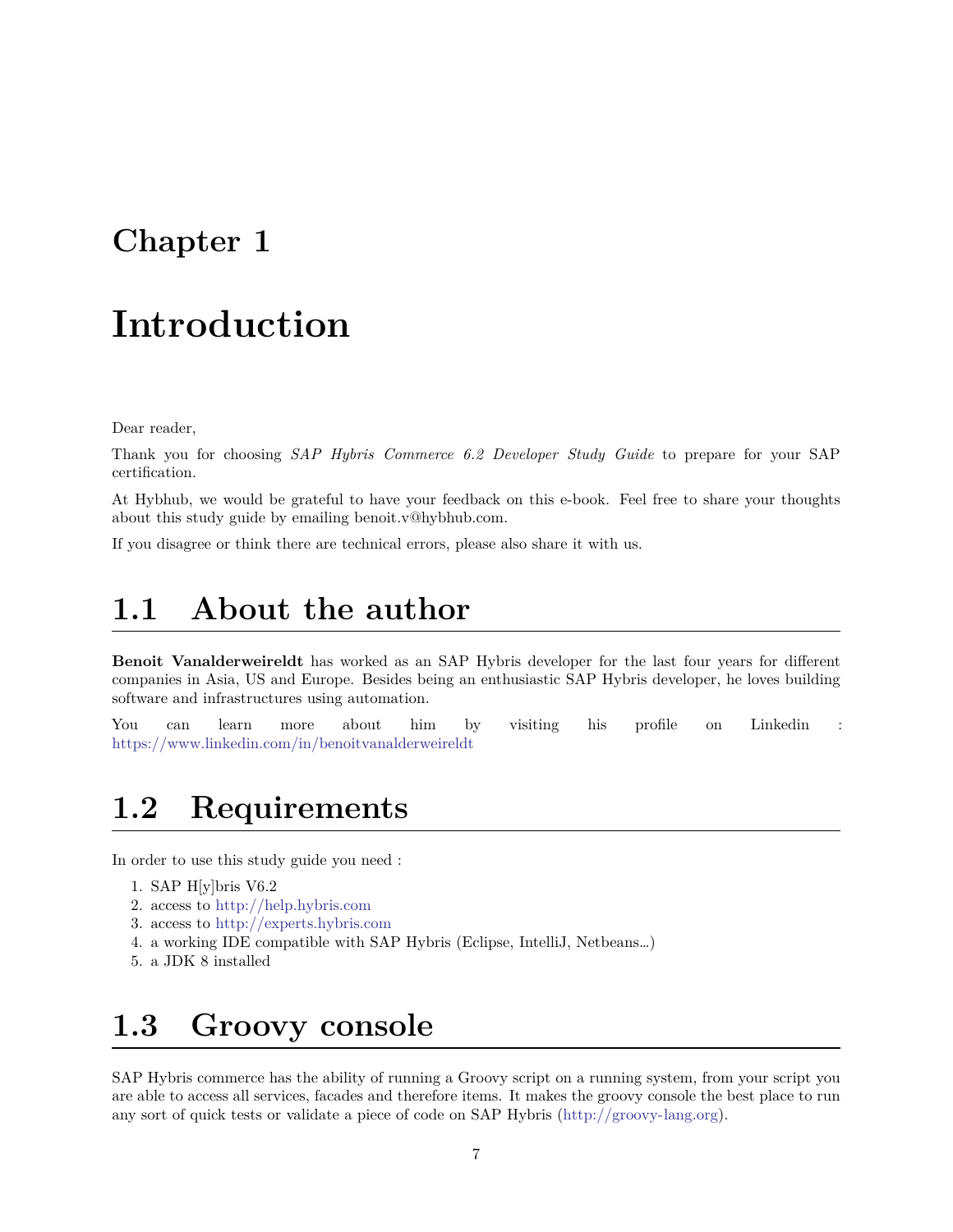To run a groovy script, open <http://localhost:9001/console/scripting/> and select groovy as script type.

#### **If rollback mode is on, no data would be persisted, so if you want to manipulate data remember to switch the mode to commit**

*Example loading a product:*

```
1 import de. hybris. platform. servicelayer. search. FlexibleSearchService
2 import de. hybris. platform. catalog. CatalogVersionService
3 import de . hybris . platform . catalog . model . CatalogVersionModel
4 import de . hybris . platform . core . model . product . ProductModel
5
6 FlexibleSearchService fss = spring.getBean("flexibleSearchService")
7 CatalogVersionService cvs = spring . getBean ("catalogVersionService")
8 CatalogVersionModel cvm = cvs . getCatalogVersion ("electronicsProductCatalog" ,"Online")
9
10 ProductModel pm = new ProductModel ()
11 pm. setCode ("1099413")
12 pm. setCatalogVersion (cvm)
13
14 pm = f s s . getModelByExample(pm)
15
16 println pm. getName()
```
#### **1.3 Example Groovy console**

| <b>Scripting Languages Console</b><br><b>Edit Statement</b>                                                  | <b>Browse</b>                  | Result<br>Output | Stack trace | History |             |
|--------------------------------------------------------------------------------------------------------------|--------------------------------|------------------|-------------|---------|-------------|
| Script type: groovy                                                                                          | $\frac{\triangle}{\mathbf{v}}$ |                  | code:       |         | <b>Save</b> |
| 1 spring.beanDefinitionNames.each {<br>println it<br>$\overline{c}$<br>3<br>ł<br>return "Groovy Rocks!"<br>4 |                                |                  |             |         |             |
| Rollback Mode: script results won't be persisted in database!<br><b>ROLLBACK</b>                             |                                |                  |             |         | h,          |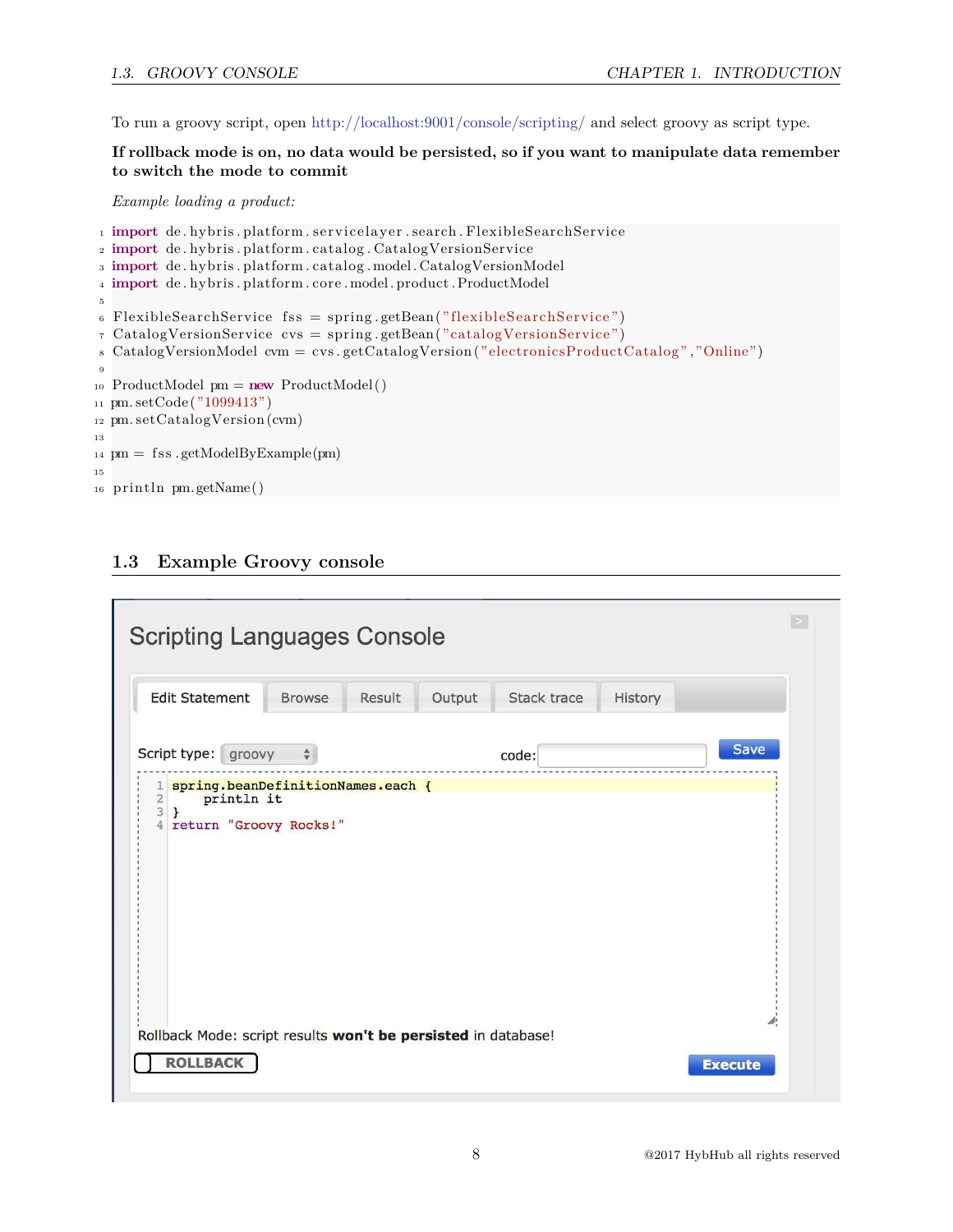### <span id="page-9-0"></span>**1.4 Assessment test**

When you prepare the *P\_HYCD\_62 exam to become a* SAP Certified Development Professional - SAP Hybris Commerce 6.2 Developer\* you have a lot of questions like :

- How do I know I'm ready for the exam?
- How hard are the questions?
- How do I know what chapter I need to focus on ?
- Where can I ind a dump of the inal exam ? (**not here and I would strongly suggest you not to even try**)

This chapter, the *assessment test* or *pretest*, is designed as a mental dipstick to know how likely you would be to successfully pass  $P_HYCD_62$  if you were trying today. So let's get started; try to answer all the questions in real conditions.

#### **1.4 Questions**

#### **Pretest - Question 1**

*When you initialize SAP Hybris from ant, what actions are executed ?*

- 1. Aborts all running cronjobs
- 2. Delete and recreate the database
- 3. Delete all tables
- 4. Import all project data

-> Go to solution

#### **Pretest - Question 2**

*Changing SAP Hybris coniguration from the project.properties ile of your platform project is considered bad because ?*

- 1. This doesn't follow SAP Hybris license
- 2. It makes future updates harder
- 3. The file is already too big
- 4. This file is ignored after you create a new configuration folder from it
- -> Go to solution

#### **Pretest - Question 3**

*Is this a valid Flexible Search Query ?*

1 **SELECT**  $\{p. pk\}$  **FROM**  $\{Principal\}$  **AS**  $p$  **WHERE**  $\{p.uid\} = 'admin'$ 

- 1. No, *Principal* is an abstract type
- 2. No, SQL aliases deinition needs to be inside the brackets
- 3. NO, for another reason
- 4. Yes, this is a valid Flexible Search Query.

-> Go to solution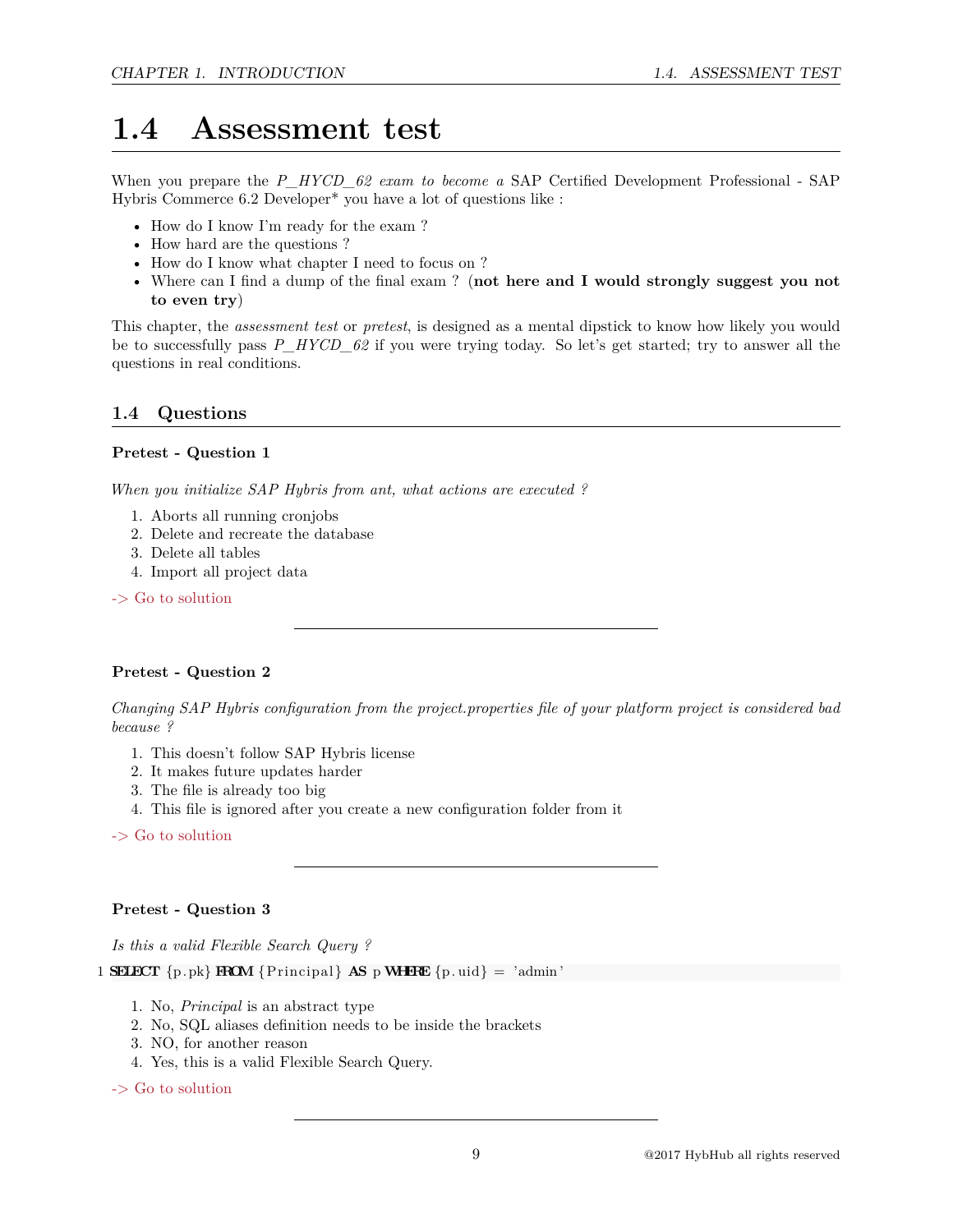#### **Pretest - Question 4**

*According to the following extensioninfo.xml what statements are true ?*

```
1 <?xml vers ion="1.0" encoding="UTF−8" standalone="no"?>
2 <extensioninfo xmlns:xsi="http://www.w3.org/2001/XMLSchema-instance"
3 x si : noNamespaceSchemaLocation=" extensionin fo . xsd">
4
5 <extension abstractclassprefix="Generated" classprefix="HybhubStorefront"
6 name="hybhubstorefront">
7
8 <requires-extension name="assisted services to refront"/>
9 <requires-extension name="smarteditaddon"/>
10 <requires−extension name="captchaaddon"/>
11 <requires−extension name="acceleratorstorefrontcommons"/>
12 <requires−extension name="hybhubfacades"/>
13
14 <webmodule jspcompile="false" webroot="/hybhubstorefront"/>
15
16 <meta key="extgen−template−extension" value=" true"/>
17
18 \langle/extension>
19
20 </extensioninfo>
```
- 1. This extension could deine new item types from its *hybhubstorefront-items.xml* like all other extensions
- 2. This extension can used as a template to create a new extension
- 3. This extension can deine HMC coniguration and localization
- 4. This extension requires a *web* directory

-> Go to solution

#### **Pretest - Question 5**

*Which off the following Interfaces are valid SAP Hybris interceptors?* 

- 1. *de.hybris.platform.servicelayer.interceptor.ValidateInterceptor*
- 2. *de.hybris.platform.servicelayer.interceptor.PrepareInterceptor*
- 3. *de.hybris.platform.servicelayer.interceptor.CheckInterceptor*
- 4. *de.hybris.platform.servicelayer.interceptor.InitAllInterceptor*
- 5. *de.hybris.platform.servicelayer.interceptor.RemoveInterceptor*
- 6. *de.hybris.platform.servicelayer.interceptor.DeleteInterceptor*

-> Go to solution

#### **Pretest - Question 6**

*What is the recommended way to create a new extension within SAP Hybris V6 ?*

- 1. Use the installer script with the *extgen* recipe
- 2. Extensions are automatically created by the build framework based on your dependencies
- 3. Use the build framework with the *extgen* ant target to create a new extension from a template
- 4. Use the build framework with the *extgen* maven goal to create a new extension from a template

-> Go to solution